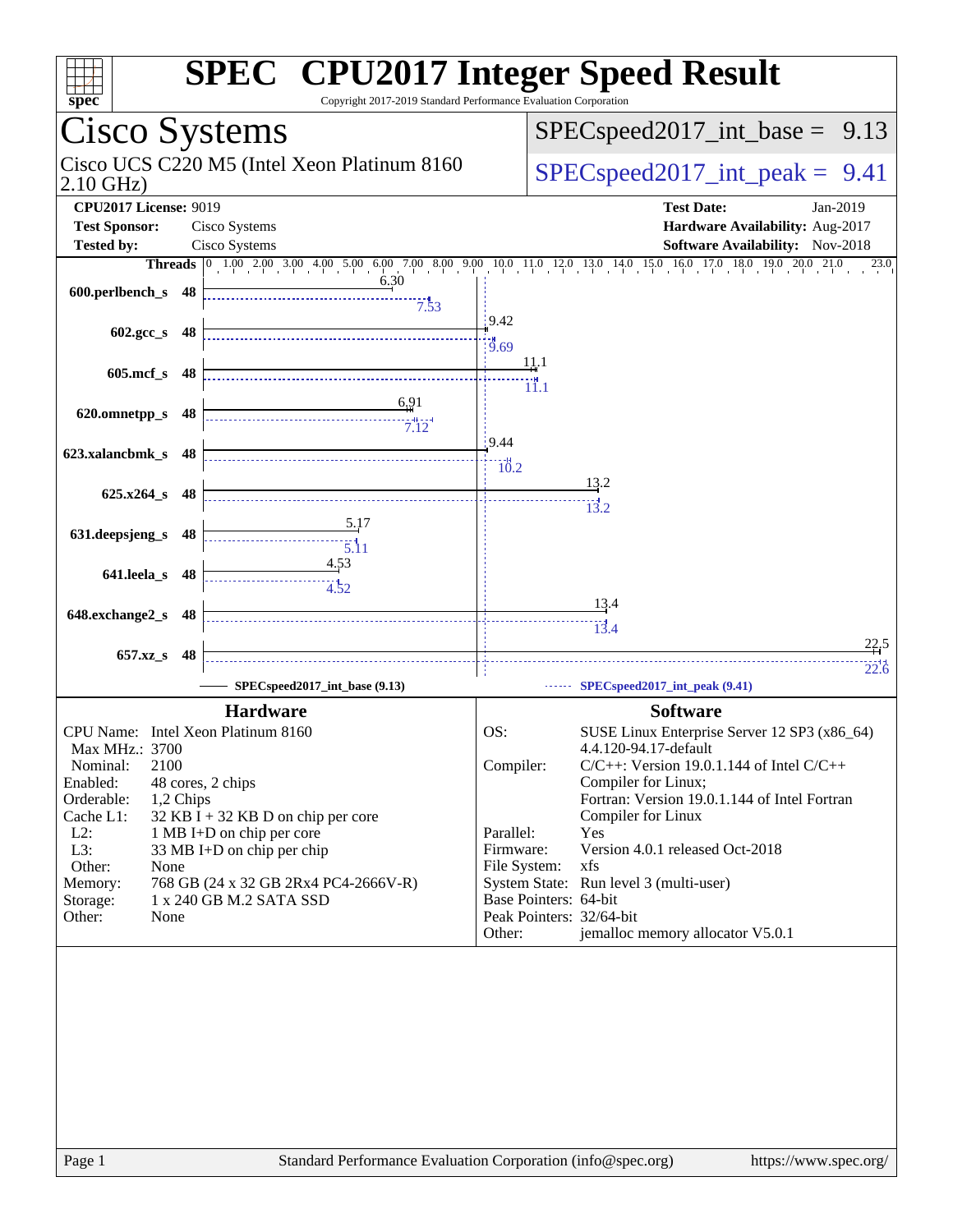

Copyright 2017-2019 Standard Performance Evaluation Corporation

## Cisco Systems

2.10 GHz) Cisco UCS C220 M5 (Intel Xeon Platinum 8160  $\big|$  SPECspeed2017 int peak = 9.41

 $SPECspeed2017\_int\_base = 9.13$ 

**[CPU2017 License:](http://www.spec.org/auto/cpu2017/Docs/result-fields.html#CPU2017License)** 9019 **[Test Date:](http://www.spec.org/auto/cpu2017/Docs/result-fields.html#TestDate)** Jan-2019 **[Test Sponsor:](http://www.spec.org/auto/cpu2017/Docs/result-fields.html#TestSponsor)** Cisco Systems **[Hardware Availability:](http://www.spec.org/auto/cpu2017/Docs/result-fields.html#HardwareAvailability)** Aug-2017 **[Tested by:](http://www.spec.org/auto/cpu2017/Docs/result-fields.html#Testedby)** Cisco Systems **[Software Availability:](http://www.spec.org/auto/cpu2017/Docs/result-fields.html#SoftwareAvailability)** Nov-2018

#### **[Results Table](http://www.spec.org/auto/cpu2017/Docs/result-fields.html#ResultsTable)**

|                                    | <b>Base</b>    |                |       |                |       | <b>Peak</b>    |       |                |                |              |                |              |                |              |
|------------------------------------|----------------|----------------|-------|----------------|-------|----------------|-------|----------------|----------------|--------------|----------------|--------------|----------------|--------------|
| <b>Benchmark</b>                   | <b>Threads</b> | <b>Seconds</b> | Ratio | <b>Seconds</b> | Ratio | <b>Seconds</b> | Ratio | <b>Threads</b> | <b>Seconds</b> | <b>Ratio</b> | <b>Seconds</b> | <b>Ratio</b> | <b>Seconds</b> | <b>Ratio</b> |
| 600.perlbench s                    | 48             | 282            | 6.30  | 281            | 6.31  | 282            | 6.29  | 48             | 236            | 7.52         | 235            | 7.56         | 236            | 7.53         |
| $602.\text{gcc}\_\text{s}$         | 48             | 423            | 9.42  | 420            | 9.48  | 424            | 9.40  | 48             | 413            | 9.64         | 411            | 9.69         | 409            | 9.73         |
| $605$ .mcf s                       | 48             | 425            | 11.1  | 432            | 10.9  | 426            | 11.1  | 48             | 424            | 11.1         | 428            | 11.0         | 424            | <u>11.1</u>  |
| 620.omnetpp_s                      | 48             | 233            | 7.00  | 236            | 6.91  | 240            | 6.79  | 48             | 213            | 7.65         | 232            | 7.03         | 229            | 7.12         |
| 623.xalancbmk s                    | 48             | 149            | 9.49  | 150            | 9.44  | 150            | 9.44  | 48             | 140            | 10.1         | 138            | 10.3         | 138            | 10.2         |
| 625.x264 s                         | 48             | 134            | 13.2  | 134            | 13.2  | 134            | 13.1  | 48             | 134            | 13.2         | 134            | 13.2         | 134            | 13.2         |
| 631.deepsjeng_s                    | 48             | 277            | 5.17  | 277            | 5.17  | 277            | 5.17  | 48             | 280            | 5.11         | <b>280</b>     | 5.11         | 281            | 5.11         |
| 641.leela_s                        | 48             | 377            | 4.53  | 377            | 4.52  | 377            | 4.53  | 48             | 380            | 4.49         | 378            | 4.52         | 378            | 4.52         |
| 648.exchange2_s                    | 48             | 219            | 13.4  | 218            | 13.5  | 219            | 13.4  | 48             | 219            | 13.4         | 219            | 13.4         | 219            | 13.4         |
| $657.xz$ s                         | 48             | 276            | 22.4  | 274            | 22.5  | 274            | 22.6  | 48             | 274            | 22.6         | 274            | 22.6         | 272            | 22.8         |
| $SPECspeed2017$ int base =<br>9.13 |                |                |       |                |       |                |       |                |                |              |                |              |                |              |

**[SPECspeed2017\\_int\\_peak =](http://www.spec.org/auto/cpu2017/Docs/result-fields.html#SPECspeed2017intpeak) 9.41**

Results appear in the [order in which they were run.](http://www.spec.org/auto/cpu2017/Docs/result-fields.html#RunOrder) Bold underlined text [indicates a median measurement](http://www.spec.org/auto/cpu2017/Docs/result-fields.html#Median).

#### **[Operating System Notes](http://www.spec.org/auto/cpu2017/Docs/result-fields.html#OperatingSystemNotes)**

Stack size set to unlimited using "ulimit -s unlimited"

#### **[General Notes](http://www.spec.org/auto/cpu2017/Docs/result-fields.html#GeneralNotes)**

Environment variables set by runcpu before the start of the run: KMP\_AFFINITY = "granularity=fine,scatter" LD\_LIBRARY\_PATH = "/home/cpu2017/lib/ia32:/home/cpu2017/lib/intel64:/home/cpu2017/je5.0.1-32:/home/cpu2017/je5.0.1-64" OMP\_STACKSIZE = "192M"

 Binaries compiled on a system with 1x Intel Core i7-4790 CPU + 32GB RAM memory using Redhat Enterprise Linux 7.4 Transparent Huge Pages enabled by default Prior to runcpu invocation Filesystem page cache synced and cleared with: sync; echo 3> /proc/sys/vm/drop\_caches Yes: The test sponsor attests, as of date of publication, that CVE-2017-5754 (Meltdown) is mitigated in the system as tested and documented. Yes: The test sponsor attests, as of date of publication, that CVE-2017-5753 (Spectre variant 1) is mitigated in the system as tested and documented. Yes: The test sponsor attests, as of date of publication, that CVE-2017-5715 (Spectre variant 2) is mitigated in the system as tested and documented. jemalloc, a general purpose malloc implementation built with the RedHat Enterprise 7.5, and the system compiler gcc 4.8.5 sources available from jemalloc.net or <https://github.com/jemalloc/jemalloc/releases>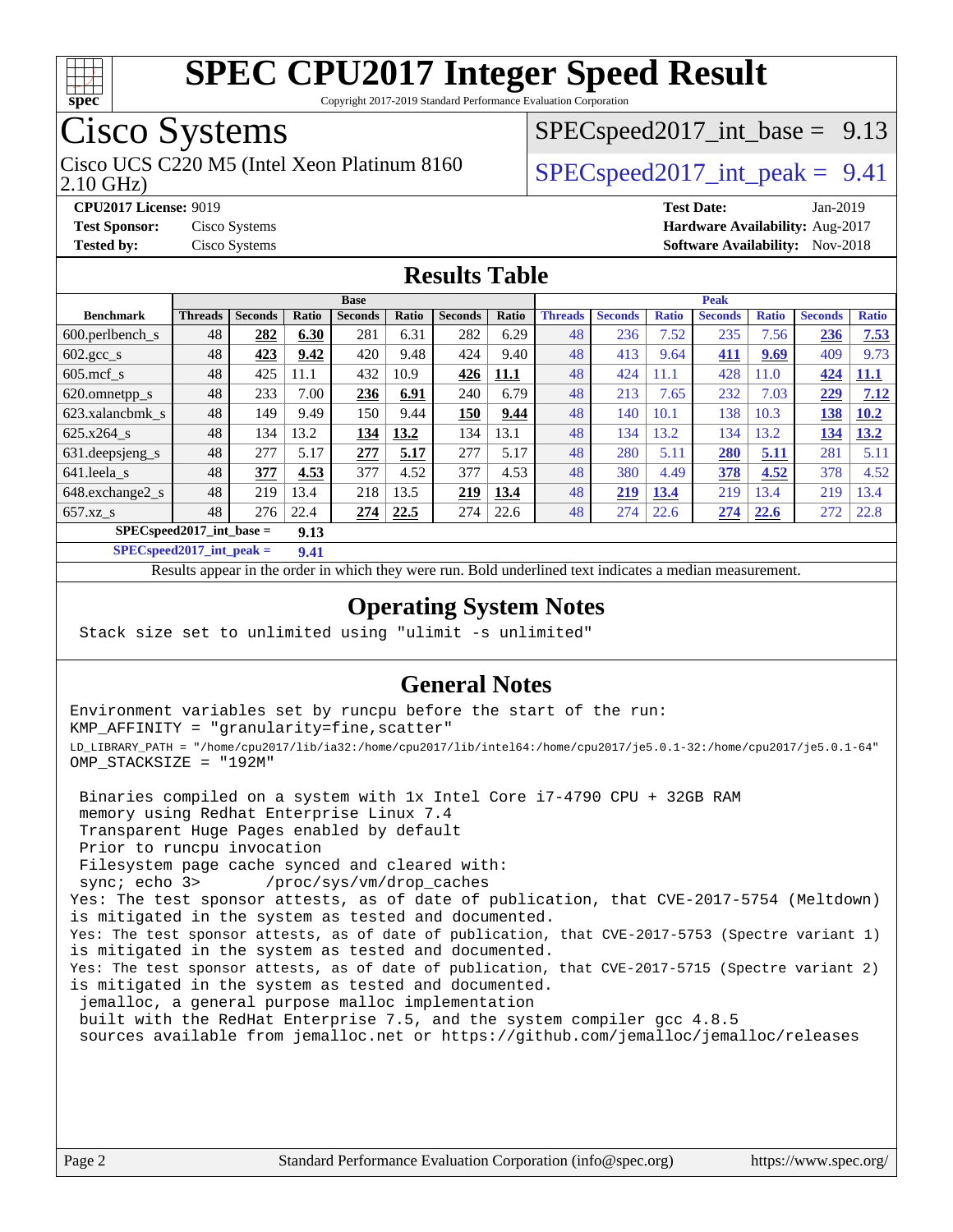

Copyright 2017-2019 Standard Performance Evaluation Corporation

## Cisco Systems

2.10 GHz) Cisco UCS C220 M5 (Intel Xeon Platinum 8160  $SPEC speed2017\_int\_peak = 9.41$ 

[SPECspeed2017\\_int\\_base =](http://www.spec.org/auto/cpu2017/Docs/result-fields.html#SPECspeed2017intbase) 9.13

**[CPU2017 License:](http://www.spec.org/auto/cpu2017/Docs/result-fields.html#CPU2017License)** 9019 **[Test Date:](http://www.spec.org/auto/cpu2017/Docs/result-fields.html#TestDate)** Jan-2019 **[Test Sponsor:](http://www.spec.org/auto/cpu2017/Docs/result-fields.html#TestSponsor)** Cisco Systems **[Hardware Availability:](http://www.spec.org/auto/cpu2017/Docs/result-fields.html#HardwareAvailability)** Aug-2017 **[Tested by:](http://www.spec.org/auto/cpu2017/Docs/result-fields.html#Testedby)** Cisco Systems **[Software Availability:](http://www.spec.org/auto/cpu2017/Docs/result-fields.html#SoftwareAvailability)** Nov-2018

#### **[Platform Notes](http://www.spec.org/auto/cpu2017/Docs/result-fields.html#PlatformNotes)**

| BIOS Settings:<br>Intel HyperThreading Technology set to Disabled<br>CPU performance set to Enterprise<br>Power Performance Tuning set to OS Controls<br>SNC set to Disabled<br>Patrol Scrub set to Disabled<br>Sysinfo program /home/cpu2017/bin/sysinfo<br>running on linux-vaxe Tue Jan 15 22:45:50 2019<br>For more information on this section, see                                 | Rev: r5974 of 2018-05-19 9bcde8f2999c33d61f64985e45859ea9<br>SUT (System Under Test) info as seen by some common utilities.                                                                                                                                                                                                                                                                        |                       |
|------------------------------------------------------------------------------------------------------------------------------------------------------------------------------------------------------------------------------------------------------------------------------------------------------------------------------------------------------------------------------------------|----------------------------------------------------------------------------------------------------------------------------------------------------------------------------------------------------------------------------------------------------------------------------------------------------------------------------------------------------------------------------------------------------|-----------------------|
|                                                                                                                                                                                                                                                                                                                                                                                          | https://www.spec.org/cpu2017/Docs/config.html#sysinfo                                                                                                                                                                                                                                                                                                                                              |                       |
| From /proc/cpuinfo<br>2 "physical id"s (chips)<br>48 "processors"<br>cpu cores $: 24$<br>siblings : 24                                                                                                                                                                                                                                                                                   | model name : Intel(R) Xeon(R) Platinum 8160 CPU @ 2.10GHz<br>cores, siblings (Caution: counting these is hw and system dependent. The following<br>excerpts from /proc/cpuinfo might not be reliable. Use with caution.)<br>physical 0: cores 0 1 2 3 4 5 8 9 10 11 12 13 16 17 18 19 20 21 24 25 26 27 28 29<br>physical 1: cores 0 1 2 3 4 5 8 9 10 11 12 13 16 17 18 19 20 21 24 25 26 27 28 29 |                       |
| From 1scpu:                                                                                                                                                                                                                                                                                                                                                                              |                                                                                                                                                                                                                                                                                                                                                                                                    |                       |
| Architecture:<br>$x86\_64$<br>CPU op-mode(s): $32-bit, 64-bit$<br>Byte Order:<br>CPU(s):<br>On-line CPU(s) list: $0-47$<br>Thread(s) per core:<br>$Core(s)$ per socket:<br>Socket(s):<br>NUMA $node(s):$<br>Vendor ID:<br>CPU family:<br>Model:<br>Model name:<br>Stepping:<br>CPU MHz:<br>$CPU$ max $MHz$ :<br>CPU min MHz:<br>BogoMIPS:<br>Virtualization:<br>L1d cache:<br>Lli cache: | Little Endian<br>48<br>$\mathbf{1}$<br>24<br>$\overline{2}$<br>2<br>GenuineIntel<br>6<br>85<br>$Intel(R) Xeon(R) Platinum 8160 CPU @ 2.10GHz$<br>4<br>1721.940<br>3700.0000<br>1000.0000<br>4190.16<br>$VT - x$<br>32K<br>32K                                                                                                                                                                      |                       |
|                                                                                                                                                                                                                                                                                                                                                                                          | (Continued on next page)                                                                                                                                                                                                                                                                                                                                                                           |                       |
| Page 3                                                                                                                                                                                                                                                                                                                                                                                   | Standard Performance Evaluation Corporation (info@spec.org)                                                                                                                                                                                                                                                                                                                                        | https://www.spec.org/ |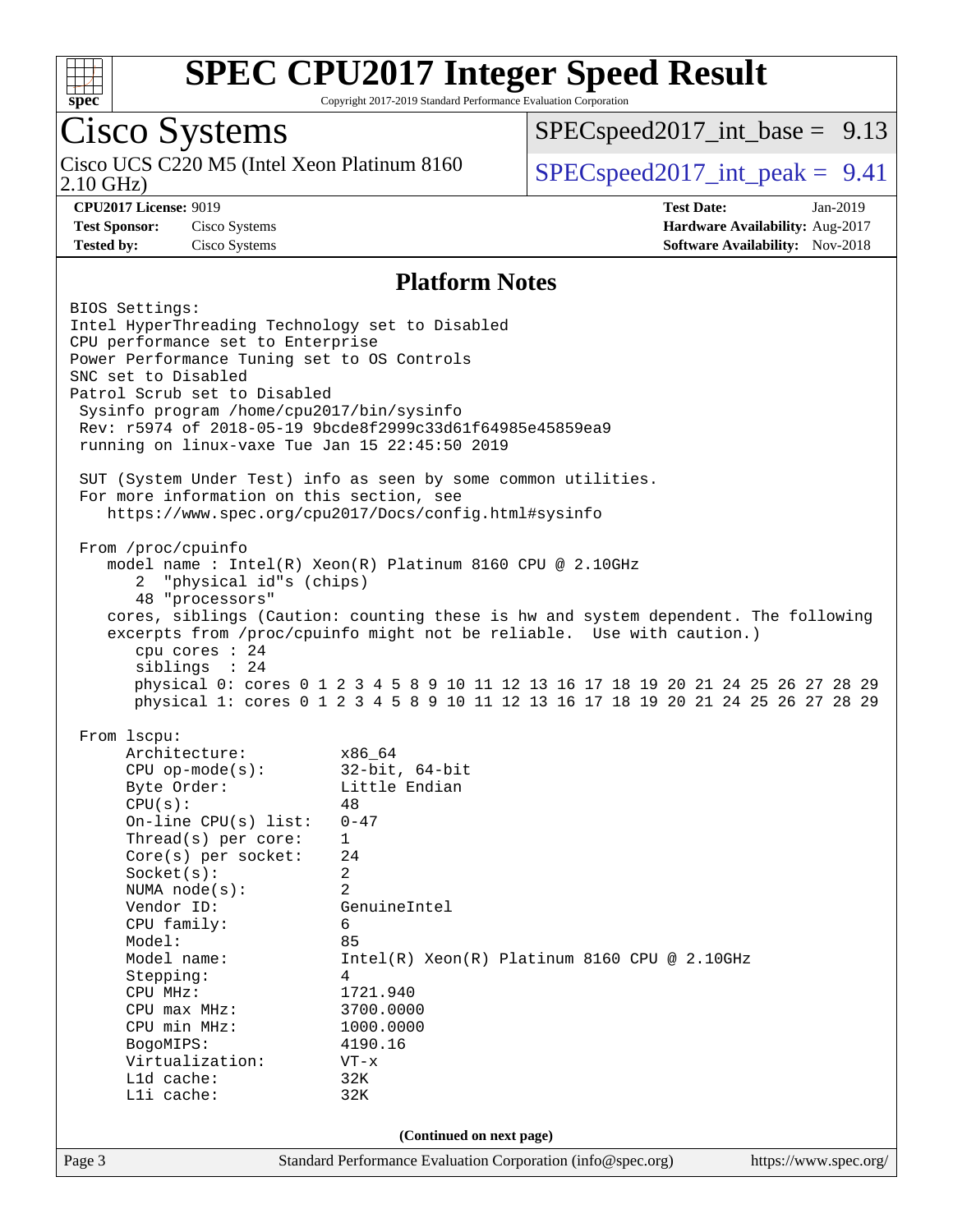

Copyright 2017-2019 Standard Performance Evaluation Corporation

Cisco Systems 2.10 GHz) Cisco UCS C220 M5 (Intel Xeon Platinum 8160  $\big|$  SPECspeed2017 int peak = 9.41  $SPECspeed2017\_int\_base = 9.13$ **[CPU2017 License:](http://www.spec.org/auto/cpu2017/Docs/result-fields.html#CPU2017License)** 9019 **[Test Date:](http://www.spec.org/auto/cpu2017/Docs/result-fields.html#TestDate)** Jan-2019 **[Test Sponsor:](http://www.spec.org/auto/cpu2017/Docs/result-fields.html#TestSponsor)** Cisco Systems **[Hardware Availability:](http://www.spec.org/auto/cpu2017/Docs/result-fields.html#HardwareAvailability)** Aug-2017 **[Tested by:](http://www.spec.org/auto/cpu2017/Docs/result-fields.html#Testedby)** Cisco Systems **[Software Availability:](http://www.spec.org/auto/cpu2017/Docs/result-fields.html#SoftwareAvailability)** Nov-2018 **[Platform Notes \(Continued\)](http://www.spec.org/auto/cpu2017/Docs/result-fields.html#PlatformNotes)** L2 cache: 1024K L3 cache: 33792K NUMA node0  $CPU(s):$  0-23<br>NUMA node1  $CPU(s):$  24-47 NUMA nodel  $CPU(s)$ : Flags: fpu vme de pse tsc msr pae mce cx8 apic sep mtrr pge mca cmov pat pse36 clflush dts acpi mmx fxsr sse sse2 ss ht tm pbe syscall nx pdpe1gb rdtscp lm constant\_tsc art arch\_perfmon pebs bts rep\_good nopl xtopology nonstop\_tsc aperfmperf eagerfpu pni pclmulqdq dtes64 monitor ds\_cpl vmx smx est tm2 ssse3 sdbg fma cx16 xtpr pdcm pcid dca sse4\_1 sse4\_2 x2apic movbe popcnt tsc\_deadline\_timer aes xsave avx f16c rdrand lahf\_lm abm 3dnowprefetch ida arat epb invpcid\_single pln pts dtherm hwp hwp\_act\_window hwp\_epp hwp\_pkg\_req intel\_pt rsb\_ctxsw spec\_ctrl stibp retpoline kaiser tpr\_shadow vnmi flexpriority ept vpid fsgsbase tsc\_adjust bmi1 hle avx2 smep bmi2 erms invpcid rtm cqm mpx avx512f avx512dq rdseed adx smap clflushopt clwb avx512cd avx512bw avx512vl xsaveopt xsavec xgetbv1 cqm\_llc cqm\_occup\_llc pku ospke /proc/cpuinfo cache data cache size : 33792 KB From numactl --hardware WARNING: a numactl 'node' might or might not correspond to a physical chip. available: 2 nodes (0-1) node 0 cpus: 0 1 2 3 4 5 6 7 8 9 10 11 12 13 14 15 16 17 18 19 20 21 22 23 node 0 size: 385630 MB node 0 free: 385069 MB node 1 cpus: 24 25 26 27 28 29 30 31 32 33 34 35 36 37 38 39 40 41 42 43 44 45 46 47 node 1 size: 387059 MB node 1 free: 386642 MB node distances: node 0 1<br>0: 10 21 0: 10 21 1: 21 10 From /proc/meminfo MemTotal: 791235424 kB HugePages\_Total: 0 Hugepagesize: 2048 kB From /etc/\*release\* /etc/\*version\* SuSE-release: SUSE Linux Enterprise Server 12 (x86\_64) VERSION = 12 PATCHLEVEL = 3 # This file is deprecated and will be removed in a future service pack or release. # Please check /etc/os-release for details about this release. os-release: NAME="SLES" **(Continued on next page)**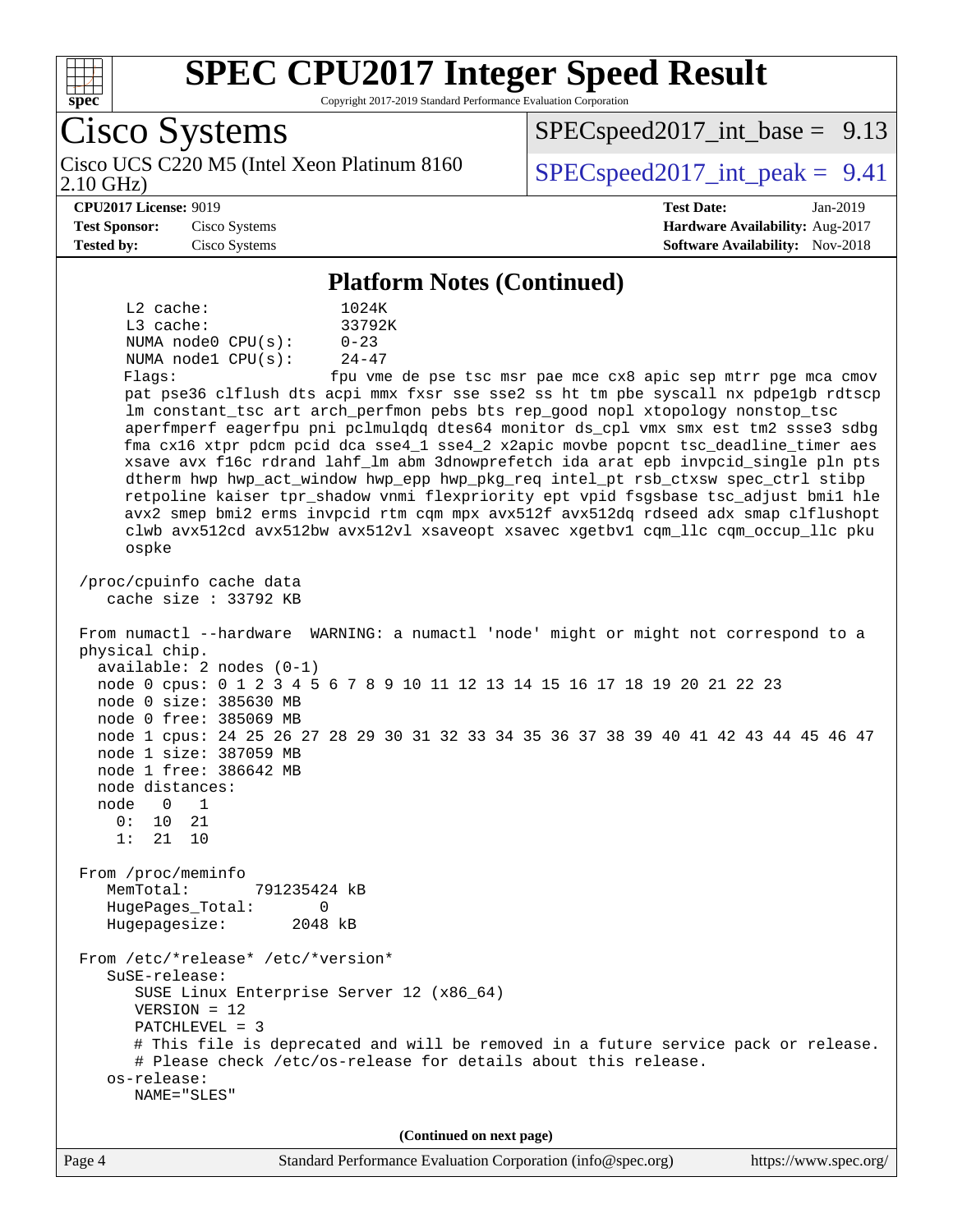

Copyright 2017-2019 Standard Performance Evaluation Corporation

## Cisco Systems

2.10 GHz) Cisco UCS C220 M5 (Intel Xeon Platinum 8160  $\big|$  SPECspeed2017 int peak = 9.41

 $SPECspeed2017\_int\_base = 9.13$ 

**[CPU2017 License:](http://www.spec.org/auto/cpu2017/Docs/result-fields.html#CPU2017License)** 9019 **[Test Date:](http://www.spec.org/auto/cpu2017/Docs/result-fields.html#TestDate)** Jan-2019 **[Test Sponsor:](http://www.spec.org/auto/cpu2017/Docs/result-fields.html#TestSponsor)** Cisco Systems **[Hardware Availability:](http://www.spec.org/auto/cpu2017/Docs/result-fields.html#HardwareAvailability)** Aug-2017 **[Tested by:](http://www.spec.org/auto/cpu2017/Docs/result-fields.html#Testedby)** Cisco Systems **[Software Availability:](http://www.spec.org/auto/cpu2017/Docs/result-fields.html#SoftwareAvailability)** Nov-2018

#### **[Platform Notes \(Continued\)](http://www.spec.org/auto/cpu2017/Docs/result-fields.html#PlatformNotes)**

 VERSION="12-SP3" VERSION\_ID="12.3" PRETTY\_NAME="SUSE Linux Enterprise Server 12 SP3" ID="sles" ANSI\_COLOR="0;32" CPE\_NAME="cpe:/o:suse:sles:12:sp3"

uname -a:

 Linux linux-vaxe 4.4.120-94.17-default #1 SMP Wed Mar 14 17:23:00 UTC 2018 (cf3a7bb) x86\_64 x86\_64 x86\_64 GNU/Linux

Kernel self-reported vulnerability status:

 CVE-2017-5754 (Meltdown): Mitigation: PTI CVE-2017-5753 (Spectre variant 1): Mitigation: \_\_user pointer sanitization CVE-2017-5715 (Spectre variant 2): Mitigation: IBRS+IBPB

run-level 3 Jan 15 22:43

 SPEC is set to: /home/cpu2017 Filesystem Type Size Used Avail Use% Mounted on /dev/sdc1 xfs 224G 31G 193G 14% /

 Additional information from dmidecode follows. WARNING: Use caution when you interpret this section. The 'dmidecode' program reads system data which is "intended to allow hardware to be accurately determined", but the intent may not be met, as there are frequent changes to hardware, firmware, and the "DMTF SMBIOS" standard. BIOS Cisco Systems, Inc. C220M5.4.0.1.139.1003182107 10/03/2018 Memory: 11x 0xCE00 M393A4K40BB2-CTD 32 GB 2 rank 2666 13x 0xCE00 M393A4K40CB2-CTD 32 GB 2 rank 2666

(End of data from sysinfo program)

#### **[Compiler Version Notes](http://www.spec.org/auto/cpu2017/Docs/result-fields.html#CompilerVersionNotes)**

Page 5 Standard Performance Evaluation Corporation [\(info@spec.org\)](mailto:info@spec.org) <https://www.spec.org/> ============================================================================== CC 600.perlbench\_s(base) 602.gcc\_s(base) 605.mcf\_s(base) 625.x264\_s(base, peak) 657.xz\_s(base) ----------------------------------------------------------------------------- icc (ICC) 19.0.1.144 20181018 Copyright (C) 1985-2018 Intel Corporation. All rights reserved. ------------------------------------------------------------------------------ ============================================================================== CC 600.perlbench s(peak) 602.gcc s(peak) 605.mcf s(peak) 657.xz s(peak) **(Continued on next page)**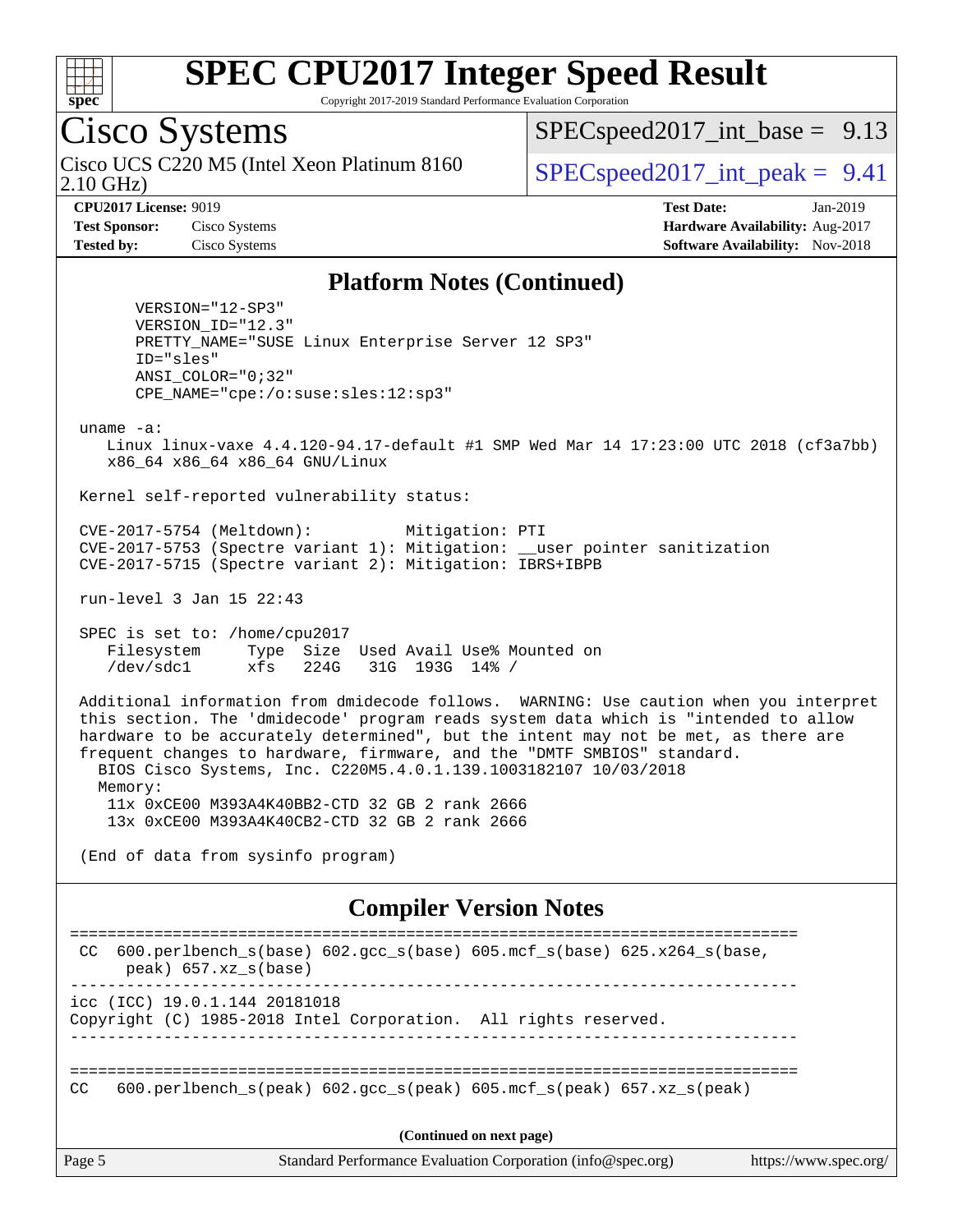

Copyright 2017-2019 Standard Performance Evaluation Corporation

## Cisco Systems

2.10 GHz) Cisco UCS C220 M5 (Intel Xeon Platinum 8160  $\big|$  [SPECspeed2017\\_int\\_peak =](http://www.spec.org/auto/cpu2017/Docs/result-fields.html#SPECspeed2017intpeak) 9.41

[SPECspeed2017\\_int\\_base =](http://www.spec.org/auto/cpu2017/Docs/result-fields.html#SPECspeed2017intbase) 9.13

**[CPU2017 License:](http://www.spec.org/auto/cpu2017/Docs/result-fields.html#CPU2017License)** 9019 **[Test Date:](http://www.spec.org/auto/cpu2017/Docs/result-fields.html#TestDate)** Jan-2019 **[Test Sponsor:](http://www.spec.org/auto/cpu2017/Docs/result-fields.html#TestSponsor)** Cisco Systems **[Hardware Availability:](http://www.spec.org/auto/cpu2017/Docs/result-fields.html#HardwareAvailability)** Aug-2017 **[Tested by:](http://www.spec.org/auto/cpu2017/Docs/result-fields.html#Testedby)** Cisco Systems **[Software Availability:](http://www.spec.org/auto/cpu2017/Docs/result-fields.html#SoftwareAvailability)** Nov-2018

#### **[Compiler Version Notes \(Continued\)](http://www.spec.org/auto/cpu2017/Docs/result-fields.html#CompilerVersionNotes)**

| icc (ICC) 19.0.1.144 20181018<br>Copyright (C) 1985-2018 Intel Corporation. All rights reserved.                        |
|-------------------------------------------------------------------------------------------------------------------------|
| CXXC $620$ . omnetpp $s(base)$ $623$ . xalancbmk $s(base)$ $631$ . deepsjeng $s(base)$<br>$641.$ leela_s(base)          |
| icpc (ICC) 19.0.1.144 20181018<br>Copyright (C) 1985-2018 Intel Corporation. All rights reserved.                       |
| CXXC 620.omnetpp $s(\text{peak})$ 623.xalancbmk $s(\text{peak})$ 631.deepsjeng $s(\text{peak})$<br>$641.$ leela_s(peak) |
| icpc (ICC) 19.0.1.144 20181018<br>Copyright (C) 1985-2018 Intel Corporation. All rights reserved.                       |
| FC 648. exchange2 s(base, peak)                                                                                         |
| ifort (IFORT) 19.0.1.144 20181018<br>Copyright (C) 1985-2018 Intel Corporation. All rights reserved.                    |

#### **[Base Compiler Invocation](http://www.spec.org/auto/cpu2017/Docs/result-fields.html#BaseCompilerInvocation)**

[C benchmarks](http://www.spec.org/auto/cpu2017/Docs/result-fields.html#Cbenchmarks): [icc -m64 -std=c11](http://www.spec.org/cpu2017/results/res2019q1/cpu2017-20190205-10997.flags.html#user_CCbase_intel_icc_64bit_c11_33ee0cdaae7deeeab2a9725423ba97205ce30f63b9926c2519791662299b76a0318f32ddfffdc46587804de3178b4f9328c46fa7c2b0cd779d7a61945c91cd35)

[C++ benchmarks:](http://www.spec.org/auto/cpu2017/Docs/result-fields.html#CXXbenchmarks) [icpc -m64](http://www.spec.org/cpu2017/results/res2019q1/cpu2017-20190205-10997.flags.html#user_CXXbase_intel_icpc_64bit_4ecb2543ae3f1412ef961e0650ca070fec7b7afdcd6ed48761b84423119d1bf6bdf5cad15b44d48e7256388bc77273b966e5eb805aefd121eb22e9299b2ec9d9)

[Fortran benchmarks](http://www.spec.org/auto/cpu2017/Docs/result-fields.html#Fortranbenchmarks): [ifort -m64](http://www.spec.org/cpu2017/results/res2019q1/cpu2017-20190205-10997.flags.html#user_FCbase_intel_ifort_64bit_24f2bb282fbaeffd6157abe4f878425411749daecae9a33200eee2bee2fe76f3b89351d69a8130dd5949958ce389cf37ff59a95e7a40d588e8d3a57e0c3fd751)

### **[Base Portability Flags](http://www.spec.org/auto/cpu2017/Docs/result-fields.html#BasePortabilityFlags)**

 600.perlbench\_s: [-DSPEC\\_LP64](http://www.spec.org/cpu2017/results/res2019q1/cpu2017-20190205-10997.flags.html#b600.perlbench_s_basePORTABILITY_DSPEC_LP64) [-DSPEC\\_LINUX\\_X64](http://www.spec.org/cpu2017/results/res2019q1/cpu2017-20190205-10997.flags.html#b600.perlbench_s_baseCPORTABILITY_DSPEC_LINUX_X64) 602.gcc\_s: [-DSPEC\\_LP64](http://www.spec.org/cpu2017/results/res2019q1/cpu2017-20190205-10997.flags.html#suite_basePORTABILITY602_gcc_s_DSPEC_LP64)

**(Continued on next page)**

Page 6 Standard Performance Evaluation Corporation [\(info@spec.org\)](mailto:info@spec.org) <https://www.spec.org/>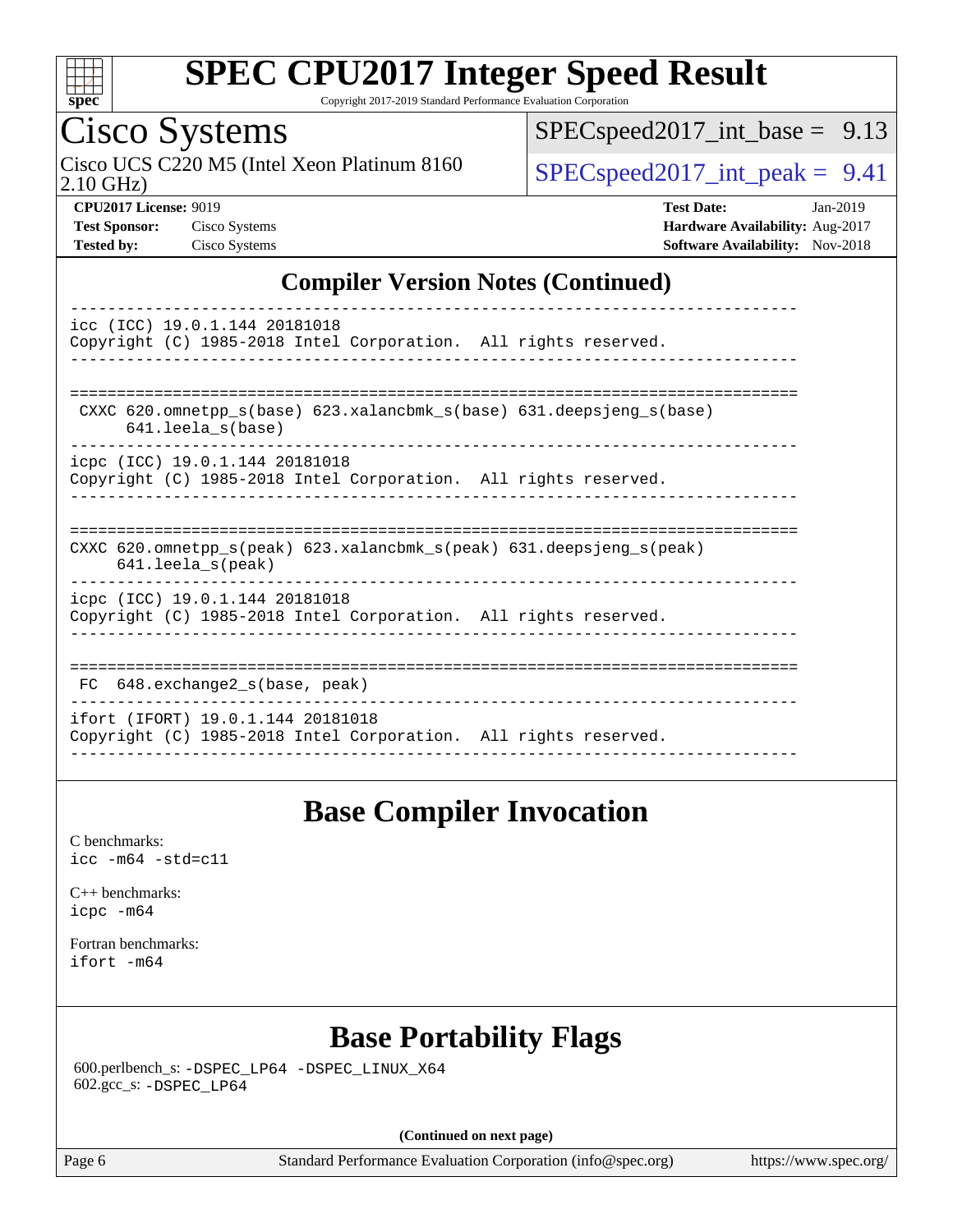

Copyright 2017-2019 Standard Performance Evaluation Corporation

### Cisco Systems

2.10 GHz) Cisco UCS C220 M5 (Intel Xeon Platinum 8160  $\big|$  SPECspeed2017 int peak = 9.41

 $SPECspeed2017\_int\_base = 9.13$ 

| <b>Test Sponsor:</b> | Cisco Systems |
|----------------------|---------------|
| <b>Tested by:</b>    | Cisco Systems |

**[CPU2017 License:](http://www.spec.org/auto/cpu2017/Docs/result-fields.html#CPU2017License)** 9019 **[Test Date:](http://www.spec.org/auto/cpu2017/Docs/result-fields.html#TestDate)** Jan-2019 **[Hardware Availability:](http://www.spec.org/auto/cpu2017/Docs/result-fields.html#HardwareAvailability)** Aug-2017 **[Software Availability:](http://www.spec.org/auto/cpu2017/Docs/result-fields.html#SoftwareAvailability)** Nov-2018

### **[Base Portability Flags \(Continued\)](http://www.spec.org/auto/cpu2017/Docs/result-fields.html#BasePortabilityFlags)**

 605.mcf\_s: [-DSPEC\\_LP64](http://www.spec.org/cpu2017/results/res2019q1/cpu2017-20190205-10997.flags.html#suite_basePORTABILITY605_mcf_s_DSPEC_LP64) 620.omnetpp\_s: [-DSPEC\\_LP64](http://www.spec.org/cpu2017/results/res2019q1/cpu2017-20190205-10997.flags.html#suite_basePORTABILITY620_omnetpp_s_DSPEC_LP64) 623.xalancbmk\_s: [-DSPEC\\_LP64](http://www.spec.org/cpu2017/results/res2019q1/cpu2017-20190205-10997.flags.html#suite_basePORTABILITY623_xalancbmk_s_DSPEC_LP64) [-DSPEC\\_LINUX](http://www.spec.org/cpu2017/results/res2019q1/cpu2017-20190205-10997.flags.html#b623.xalancbmk_s_baseCXXPORTABILITY_DSPEC_LINUX) 625.x264\_s: [-DSPEC\\_LP64](http://www.spec.org/cpu2017/results/res2019q1/cpu2017-20190205-10997.flags.html#suite_basePORTABILITY625_x264_s_DSPEC_LP64) 631.deepsjeng\_s: [-DSPEC\\_LP64](http://www.spec.org/cpu2017/results/res2019q1/cpu2017-20190205-10997.flags.html#suite_basePORTABILITY631_deepsjeng_s_DSPEC_LP64) 641.leela\_s: [-DSPEC\\_LP64](http://www.spec.org/cpu2017/results/res2019q1/cpu2017-20190205-10997.flags.html#suite_basePORTABILITY641_leela_s_DSPEC_LP64) 648.exchange2\_s: [-DSPEC\\_LP64](http://www.spec.org/cpu2017/results/res2019q1/cpu2017-20190205-10997.flags.html#suite_basePORTABILITY648_exchange2_s_DSPEC_LP64) 657.xz\_s: [-DSPEC\\_LP64](http://www.spec.org/cpu2017/results/res2019q1/cpu2017-20190205-10997.flags.html#suite_basePORTABILITY657_xz_s_DSPEC_LP64)

#### **[Base Optimization Flags](http://www.spec.org/auto/cpu2017/Docs/result-fields.html#BaseOptimizationFlags)**

[C benchmarks](http://www.spec.org/auto/cpu2017/Docs/result-fields.html#Cbenchmarks):

[-Wl,-z,muldefs](http://www.spec.org/cpu2017/results/res2019q1/cpu2017-20190205-10997.flags.html#user_CCbase_link_force_multiple1_b4cbdb97b34bdee9ceefcfe54f4c8ea74255f0b02a4b23e853cdb0e18eb4525ac79b5a88067c842dd0ee6996c24547a27a4b99331201badda8798ef8a743f577) [-xCORE-AVX512](http://www.spec.org/cpu2017/results/res2019q1/cpu2017-20190205-10997.flags.html#user_CCbase_f-xCORE-AVX512) [-ipo](http://www.spec.org/cpu2017/results/res2019q1/cpu2017-20190205-10997.flags.html#user_CCbase_f-ipo) [-O3](http://www.spec.org/cpu2017/results/res2019q1/cpu2017-20190205-10997.flags.html#user_CCbase_f-O3) [-no-prec-div](http://www.spec.org/cpu2017/results/res2019q1/cpu2017-20190205-10997.flags.html#user_CCbase_f-no-prec-div) [-qopt-mem-layout-trans=3](http://www.spec.org/cpu2017/results/res2019q1/cpu2017-20190205-10997.flags.html#user_CCbase_f-qopt-mem-layout-trans_de80db37974c74b1f0e20d883f0b675c88c3b01e9d123adea9b28688d64333345fb62bc4a798493513fdb68f60282f9a726aa07f478b2f7113531aecce732043) [-qopenmp](http://www.spec.org/cpu2017/results/res2019q1/cpu2017-20190205-10997.flags.html#user_CCbase_qopenmp_16be0c44f24f464004c6784a7acb94aca937f053568ce72f94b139a11c7c168634a55f6653758ddd83bcf7b8463e8028bb0b48b77bcddc6b78d5d95bb1df2967) [-DSPEC\\_OPENMP](http://www.spec.org/cpu2017/results/res2019q1/cpu2017-20190205-10997.flags.html#suite_CCbase_DSPEC_OPENMP) [-L/home/cpu2017/je5.0.1-64/](http://www.spec.org/cpu2017/results/res2019q1/cpu2017-20190205-10997.flags.html#user_CCbase_jemalloc_link_path64_8e927a5f1bdac0405e66c637541874330e08086b5e62a1d024bcf3497e3c64fd173c8afb7d1730d51f6da781ef4c439bdab468bb8364cf71435e0c609fac500c) [-ljemalloc](http://www.spec.org/cpu2017/results/res2019q1/cpu2017-20190205-10997.flags.html#user_CCbase_jemalloc_link_lib_d1249b907c500fa1c0672f44f562e3d0f79738ae9e3c4a9c376d49f265a04b9c99b167ecedbf6711b3085be911c67ff61f150a17b3472be731631ba4d0471706)

[C++ benchmarks:](http://www.spec.org/auto/cpu2017/Docs/result-fields.html#CXXbenchmarks)

[-Wl,-z,muldefs](http://www.spec.org/cpu2017/results/res2019q1/cpu2017-20190205-10997.flags.html#user_CXXbase_link_force_multiple1_b4cbdb97b34bdee9ceefcfe54f4c8ea74255f0b02a4b23e853cdb0e18eb4525ac79b5a88067c842dd0ee6996c24547a27a4b99331201badda8798ef8a743f577) [-xCORE-AVX512](http://www.spec.org/cpu2017/results/res2019q1/cpu2017-20190205-10997.flags.html#user_CXXbase_f-xCORE-AVX512) [-ipo](http://www.spec.org/cpu2017/results/res2019q1/cpu2017-20190205-10997.flags.html#user_CXXbase_f-ipo) [-O3](http://www.spec.org/cpu2017/results/res2019q1/cpu2017-20190205-10997.flags.html#user_CXXbase_f-O3) [-no-prec-div](http://www.spec.org/cpu2017/results/res2019q1/cpu2017-20190205-10997.flags.html#user_CXXbase_f-no-prec-div) [-qopt-mem-layout-trans=3](http://www.spec.org/cpu2017/results/res2019q1/cpu2017-20190205-10997.flags.html#user_CXXbase_f-qopt-mem-layout-trans_de80db37974c74b1f0e20d883f0b675c88c3b01e9d123adea9b28688d64333345fb62bc4a798493513fdb68f60282f9a726aa07f478b2f7113531aecce732043) [-L/home/cpu2017/je5.0.1-64/](http://www.spec.org/cpu2017/results/res2019q1/cpu2017-20190205-10997.flags.html#user_CXXbase_jemalloc_link_path64_8e927a5f1bdac0405e66c637541874330e08086b5e62a1d024bcf3497e3c64fd173c8afb7d1730d51f6da781ef4c439bdab468bb8364cf71435e0c609fac500c) [-ljemalloc](http://www.spec.org/cpu2017/results/res2019q1/cpu2017-20190205-10997.flags.html#user_CXXbase_jemalloc_link_lib_d1249b907c500fa1c0672f44f562e3d0f79738ae9e3c4a9c376d49f265a04b9c99b167ecedbf6711b3085be911c67ff61f150a17b3472be731631ba4d0471706)

#### [Fortran benchmarks](http://www.spec.org/auto/cpu2017/Docs/result-fields.html#Fortranbenchmarks):

[-Wl,-z,muldefs](http://www.spec.org/cpu2017/results/res2019q1/cpu2017-20190205-10997.flags.html#user_FCbase_link_force_multiple1_b4cbdb97b34bdee9ceefcfe54f4c8ea74255f0b02a4b23e853cdb0e18eb4525ac79b5a88067c842dd0ee6996c24547a27a4b99331201badda8798ef8a743f577) [-xCORE-AVX512](http://www.spec.org/cpu2017/results/res2019q1/cpu2017-20190205-10997.flags.html#user_FCbase_f-xCORE-AVX512) [-ipo](http://www.spec.org/cpu2017/results/res2019q1/cpu2017-20190205-10997.flags.html#user_FCbase_f-ipo) [-O3](http://www.spec.org/cpu2017/results/res2019q1/cpu2017-20190205-10997.flags.html#user_FCbase_f-O3) [-no-prec-div](http://www.spec.org/cpu2017/results/res2019q1/cpu2017-20190205-10997.flags.html#user_FCbase_f-no-prec-div) [-qopt-mem-layout-trans=3](http://www.spec.org/cpu2017/results/res2019q1/cpu2017-20190205-10997.flags.html#user_FCbase_f-qopt-mem-layout-trans_de80db37974c74b1f0e20d883f0b675c88c3b01e9d123adea9b28688d64333345fb62bc4a798493513fdb68f60282f9a726aa07f478b2f7113531aecce732043) [-nostandard-realloc-lhs](http://www.spec.org/cpu2017/results/res2019q1/cpu2017-20190205-10997.flags.html#user_FCbase_f_2003_std_realloc_82b4557e90729c0f113870c07e44d33d6f5a304b4f63d4c15d2d0f1fab99f5daaed73bdb9275d9ae411527f28b936061aa8b9c8f2d63842963b95c9dd6426b8a) [-align array32byte](http://www.spec.org/cpu2017/results/res2019q1/cpu2017-20190205-10997.flags.html#user_FCbase_align_array32byte_b982fe038af199962ba9a80c053b8342c548c85b40b8e86eb3cc33dee0d7986a4af373ac2d51c3f7cf710a18d62fdce2948f201cd044323541f22fc0fffc51b6) [-L/home/cpu2017/je5.0.1-64/](http://www.spec.org/cpu2017/results/res2019q1/cpu2017-20190205-10997.flags.html#user_FCbase_jemalloc_link_path64_8e927a5f1bdac0405e66c637541874330e08086b5e62a1d024bcf3497e3c64fd173c8afb7d1730d51f6da781ef4c439bdab468bb8364cf71435e0c609fac500c) [-ljemalloc](http://www.spec.org/cpu2017/results/res2019q1/cpu2017-20190205-10997.flags.html#user_FCbase_jemalloc_link_lib_d1249b907c500fa1c0672f44f562e3d0f79738ae9e3c4a9c376d49f265a04b9c99b167ecedbf6711b3085be911c67ff61f150a17b3472be731631ba4d0471706)

#### **[Peak Compiler Invocation](http://www.spec.org/auto/cpu2017/Docs/result-fields.html#PeakCompilerInvocation)**

[C benchmarks](http://www.spec.org/auto/cpu2017/Docs/result-fields.html#Cbenchmarks): [icc -m64 -std=c11](http://www.spec.org/cpu2017/results/res2019q1/cpu2017-20190205-10997.flags.html#user_CCpeak_intel_icc_64bit_c11_33ee0cdaae7deeeab2a9725423ba97205ce30f63b9926c2519791662299b76a0318f32ddfffdc46587804de3178b4f9328c46fa7c2b0cd779d7a61945c91cd35)

[C++ benchmarks \(except as noted below\):](http://www.spec.org/auto/cpu2017/Docs/result-fields.html#CXXbenchmarksexceptasnotedbelow) [icpc -m64](http://www.spec.org/cpu2017/results/res2019q1/cpu2017-20190205-10997.flags.html#user_CXXpeak_intel_icpc_64bit_4ecb2543ae3f1412ef961e0650ca070fec7b7afdcd6ed48761b84423119d1bf6bdf5cad15b44d48e7256388bc77273b966e5eb805aefd121eb22e9299b2ec9d9)

623.xalancbmk\_s: [icpc -m32 -L/opt/intel/lib/ia32](http://www.spec.org/cpu2017/results/res2019q1/cpu2017-20190205-10997.flags.html#user_peakCXXLD623_xalancbmk_s_intel_icpc_44eae83c1f565e7e266431f067370024ba26559400a3332485578bf716e23841c734f948145e944e2f4b6f3ce32c2c966ea92b66ca79c6f94f301242c0f554cf)

[Fortran benchmarks](http://www.spec.org/auto/cpu2017/Docs/result-fields.html#Fortranbenchmarks): [ifort -m64](http://www.spec.org/cpu2017/results/res2019q1/cpu2017-20190205-10997.flags.html#user_FCpeak_intel_ifort_64bit_24f2bb282fbaeffd6157abe4f878425411749daecae9a33200eee2bee2fe76f3b89351d69a8130dd5949958ce389cf37ff59a95e7a40d588e8d3a57e0c3fd751)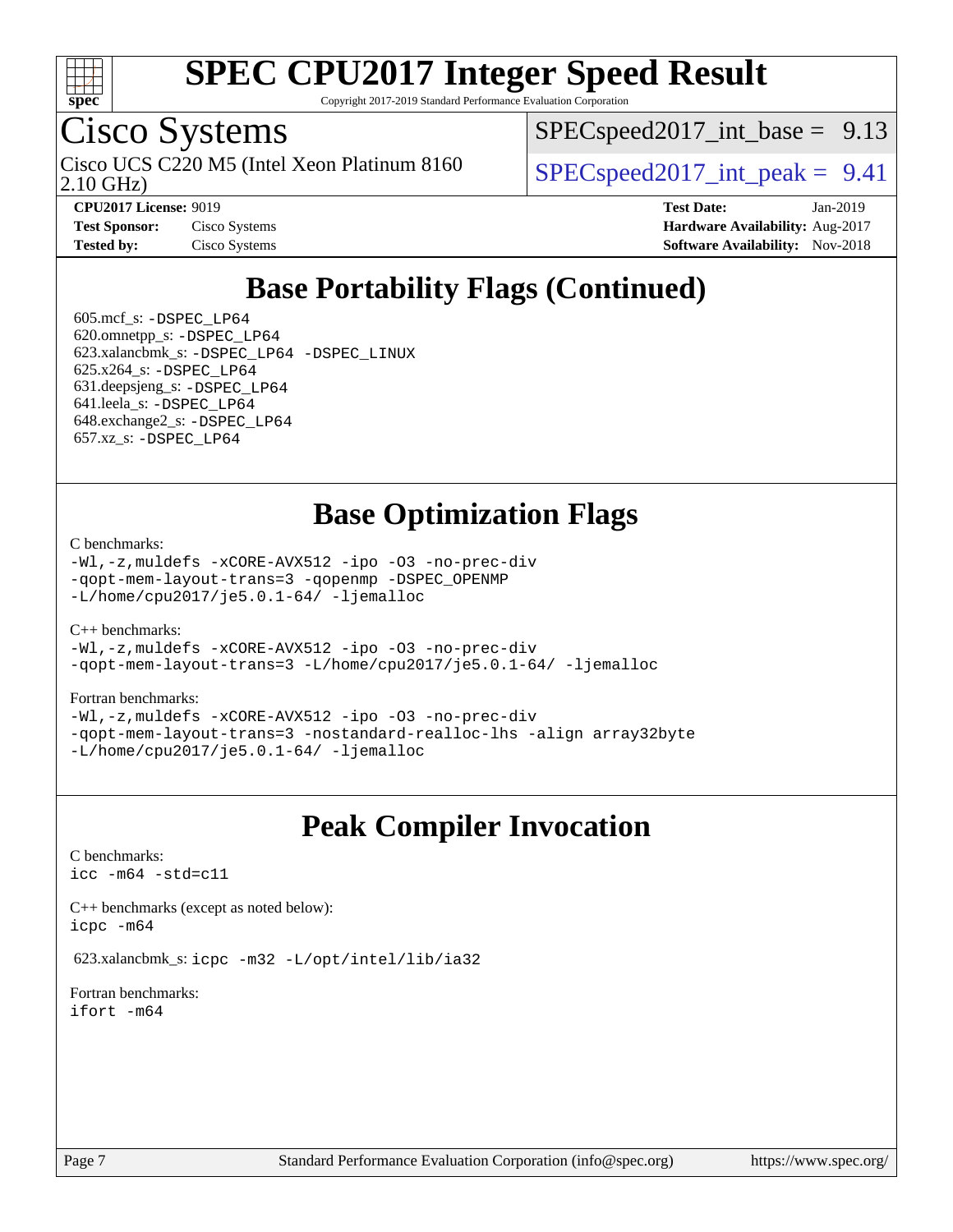

Copyright 2017-2019 Standard Performance Evaluation Corporation

### Cisco Systems

2.10 GHz) Cisco UCS C220 M5 (Intel Xeon Platinum 8160  $\big|$  SPECspeed2017 int peak = 9.41

 $SPECspeed2017\_int\_base = 9.13$ 

**[CPU2017 License:](http://www.spec.org/auto/cpu2017/Docs/result-fields.html#CPU2017License)** 9019 **[Test Date:](http://www.spec.org/auto/cpu2017/Docs/result-fields.html#TestDate)** Jan-2019 **[Test Sponsor:](http://www.spec.org/auto/cpu2017/Docs/result-fields.html#TestSponsor)** Cisco Systems **[Hardware Availability:](http://www.spec.org/auto/cpu2017/Docs/result-fields.html#HardwareAvailability)** Aug-2017 **[Tested by:](http://www.spec.org/auto/cpu2017/Docs/result-fields.html#Testedby)** Cisco Systems **[Software Availability:](http://www.spec.org/auto/cpu2017/Docs/result-fields.html#SoftwareAvailability)** Nov-2018

### **[Peak Portability Flags](http://www.spec.org/auto/cpu2017/Docs/result-fields.html#PeakPortabilityFlags)**

 600.perlbench\_s: [-DSPEC\\_LP64](http://www.spec.org/cpu2017/results/res2019q1/cpu2017-20190205-10997.flags.html#b600.perlbench_s_peakPORTABILITY_DSPEC_LP64) [-DSPEC\\_LINUX\\_X64](http://www.spec.org/cpu2017/results/res2019q1/cpu2017-20190205-10997.flags.html#b600.perlbench_s_peakCPORTABILITY_DSPEC_LINUX_X64)  $602.\text{gcc}\simeq$ : -DSPEC LP64 605.mcf\_s: [-DSPEC\\_LP64](http://www.spec.org/cpu2017/results/res2019q1/cpu2017-20190205-10997.flags.html#suite_peakPORTABILITY605_mcf_s_DSPEC_LP64) 620.omnetpp\_s: [-DSPEC\\_LP64](http://www.spec.org/cpu2017/results/res2019q1/cpu2017-20190205-10997.flags.html#suite_peakPORTABILITY620_omnetpp_s_DSPEC_LP64) 623.xalancbmk\_s: [-D\\_FILE\\_OFFSET\\_BITS=64](http://www.spec.org/cpu2017/results/res2019q1/cpu2017-20190205-10997.flags.html#user_peakPORTABILITY623_xalancbmk_s_file_offset_bits_64_5ae949a99b284ddf4e95728d47cb0843d81b2eb0e18bdfe74bbf0f61d0b064f4bda2f10ea5eb90e1dcab0e84dbc592acfc5018bc955c18609f94ddb8d550002c) [-DSPEC\\_LINUX](http://www.spec.org/cpu2017/results/res2019q1/cpu2017-20190205-10997.flags.html#b623.xalancbmk_s_peakCXXPORTABILITY_DSPEC_LINUX) 625.x264\_s: [-DSPEC\\_LP64](http://www.spec.org/cpu2017/results/res2019q1/cpu2017-20190205-10997.flags.html#suite_peakPORTABILITY625_x264_s_DSPEC_LP64) 631.deepsjeng\_s: [-DSPEC\\_LP64](http://www.spec.org/cpu2017/results/res2019q1/cpu2017-20190205-10997.flags.html#suite_peakPORTABILITY631_deepsjeng_s_DSPEC_LP64) 641.leela\_s: [-DSPEC\\_LP64](http://www.spec.org/cpu2017/results/res2019q1/cpu2017-20190205-10997.flags.html#suite_peakPORTABILITY641_leela_s_DSPEC_LP64) 648.exchange2\_s: [-DSPEC\\_LP64](http://www.spec.org/cpu2017/results/res2019q1/cpu2017-20190205-10997.flags.html#suite_peakPORTABILITY648_exchange2_s_DSPEC_LP64) 657.xz\_s: [-DSPEC\\_LP64](http://www.spec.org/cpu2017/results/res2019q1/cpu2017-20190205-10997.flags.html#suite_peakPORTABILITY657_xz_s_DSPEC_LP64)

### **[Peak Optimization Flags](http://www.spec.org/auto/cpu2017/Docs/result-fields.html#PeakOptimizationFlags)**

[C benchmarks](http://www.spec.org/auto/cpu2017/Docs/result-fields.html#Cbenchmarks):

```
600.perlbench_s: -W1-prof-gen-prof-use(pass 2) -02
-xCORE-AVX512 -qopt-mem-layout-trans=3 -ipo -O3
-no-prec-div -DSPEC_SUPPRESS_OPENMP -qopenmp
-DSPEC_OPENMP -fno-strict-overflow
-L/home/cpu2017/je5.0.1-64/ -ljemalloc
```
 602.gcc\_s: [-Wl,-z,muldefs](http://www.spec.org/cpu2017/results/res2019q1/cpu2017-20190205-10997.flags.html#user_peakEXTRA_LDFLAGS602_gcc_s_link_force_multiple1_b4cbdb97b34bdee9ceefcfe54f4c8ea74255f0b02a4b23e853cdb0e18eb4525ac79b5a88067c842dd0ee6996c24547a27a4b99331201badda8798ef8a743f577) [-prof-gen](http://www.spec.org/cpu2017/results/res2019q1/cpu2017-20190205-10997.flags.html#user_peakPASS1_CFLAGSPASS1_LDFLAGS602_gcc_s_prof_gen_5aa4926d6013ddb2a31985c654b3eb18169fc0c6952a63635c234f711e6e63dd76e94ad52365559451ec499a2cdb89e4dc58ba4c67ef54ca681ffbe1461d6b36)(pass 1) [-prof-use](http://www.spec.org/cpu2017/results/res2019q1/cpu2017-20190205-10997.flags.html#user_peakPASS2_CFLAGSPASS2_LDFLAGS602_gcc_s_prof_use_1a21ceae95f36a2b53c25747139a6c16ca95bd9def2a207b4f0849963b97e94f5260e30a0c64f4bb623698870e679ca08317ef8150905d41bd88c6f78df73f19)(pass 2) [-O2](http://www.spec.org/cpu2017/results/res2019q1/cpu2017-20190205-10997.flags.html#user_peakPASS1_COPTIMIZE602_gcc_s_f-O2) [-xCORE-AVX512](http://www.spec.org/cpu2017/results/res2019q1/cpu2017-20190205-10997.flags.html#user_peakPASS2_COPTIMIZE602_gcc_s_f-xCORE-AVX512) [-qopt-mem-layout-trans=3](http://www.spec.org/cpu2017/results/res2019q1/cpu2017-20190205-10997.flags.html#user_peakPASS1_COPTIMIZEPASS2_COPTIMIZE602_gcc_s_f-qopt-mem-layout-trans_de80db37974c74b1f0e20d883f0b675c88c3b01e9d123adea9b28688d64333345fb62bc4a798493513fdb68f60282f9a726aa07f478b2f7113531aecce732043) [-ipo](http://www.spec.org/cpu2017/results/res2019q1/cpu2017-20190205-10997.flags.html#user_peakPASS2_COPTIMIZE602_gcc_s_f-ipo) [-O3](http://www.spec.org/cpu2017/results/res2019q1/cpu2017-20190205-10997.flags.html#user_peakPASS2_COPTIMIZE602_gcc_s_f-O3) [-no-prec-div](http://www.spec.org/cpu2017/results/res2019q1/cpu2017-20190205-10997.flags.html#user_peakPASS2_COPTIMIZE602_gcc_s_f-no-prec-div) [-DSPEC\\_SUPPRESS\\_OPENMP](http://www.spec.org/cpu2017/results/res2019q1/cpu2017-20190205-10997.flags.html#suite_peakPASS1_COPTIMIZE602_gcc_s_DSPEC_SUPPRESS_OPENMP) [-qopenmp](http://www.spec.org/cpu2017/results/res2019q1/cpu2017-20190205-10997.flags.html#user_peakPASS2_COPTIMIZE602_gcc_s_qopenmp_16be0c44f24f464004c6784a7acb94aca937f053568ce72f94b139a11c7c168634a55f6653758ddd83bcf7b8463e8028bb0b48b77bcddc6b78d5d95bb1df2967) [-DSPEC\\_OPENMP](http://www.spec.org/cpu2017/results/res2019q1/cpu2017-20190205-10997.flags.html#suite_peakPASS2_COPTIMIZE602_gcc_s_DSPEC_OPENMP) [-L/home/cpu2017/je5.0.1-64/](http://www.spec.org/cpu2017/results/res2019q1/cpu2017-20190205-10997.flags.html#user_peakEXTRA_LIBS602_gcc_s_jemalloc_link_path64_8e927a5f1bdac0405e66c637541874330e08086b5e62a1d024bcf3497e3c64fd173c8afb7d1730d51f6da781ef4c439bdab468bb8364cf71435e0c609fac500c) [-ljemalloc](http://www.spec.org/cpu2017/results/res2019q1/cpu2017-20190205-10997.flags.html#user_peakEXTRA_LIBS602_gcc_s_jemalloc_link_lib_d1249b907c500fa1c0672f44f562e3d0f79738ae9e3c4a9c376d49f265a04b9c99b167ecedbf6711b3085be911c67ff61f150a17b3472be731631ba4d0471706)

 605.mcf\_s: [-Wl,-z,muldefs](http://www.spec.org/cpu2017/results/res2019q1/cpu2017-20190205-10997.flags.html#user_peakEXTRA_LDFLAGS605_mcf_s_link_force_multiple1_b4cbdb97b34bdee9ceefcfe54f4c8ea74255f0b02a4b23e853cdb0e18eb4525ac79b5a88067c842dd0ee6996c24547a27a4b99331201badda8798ef8a743f577) [-prof-gen](http://www.spec.org/cpu2017/results/res2019q1/cpu2017-20190205-10997.flags.html#user_peakPASS1_CFLAGSPASS1_LDFLAGS605_mcf_s_prof_gen_5aa4926d6013ddb2a31985c654b3eb18169fc0c6952a63635c234f711e6e63dd76e94ad52365559451ec499a2cdb89e4dc58ba4c67ef54ca681ffbe1461d6b36)(pass 1) [-prof-use](http://www.spec.org/cpu2017/results/res2019q1/cpu2017-20190205-10997.flags.html#user_peakPASS2_CFLAGSPASS2_LDFLAGS605_mcf_s_prof_use_1a21ceae95f36a2b53c25747139a6c16ca95bd9def2a207b4f0849963b97e94f5260e30a0c64f4bb623698870e679ca08317ef8150905d41bd88c6f78df73f19)(pass 2) [-ipo](http://www.spec.org/cpu2017/results/res2019q1/cpu2017-20190205-10997.flags.html#user_peakPASS1_COPTIMIZEPASS2_COPTIMIZE605_mcf_s_f-ipo) [-xCORE-AVX512](http://www.spec.org/cpu2017/results/res2019q1/cpu2017-20190205-10997.flags.html#user_peakPASS2_COPTIMIZE605_mcf_s_f-xCORE-AVX512) [-O3](http://www.spec.org/cpu2017/results/res2019q1/cpu2017-20190205-10997.flags.html#user_peakPASS1_COPTIMIZEPASS2_COPTIMIZE605_mcf_s_f-O3) [-no-prec-div](http://www.spec.org/cpu2017/results/res2019q1/cpu2017-20190205-10997.flags.html#user_peakPASS1_COPTIMIZEPASS2_COPTIMIZE605_mcf_s_f-no-prec-div) [-qopt-mem-layout-trans=3](http://www.spec.org/cpu2017/results/res2019q1/cpu2017-20190205-10997.flags.html#user_peakPASS1_COPTIMIZEPASS2_COPTIMIZE605_mcf_s_f-qopt-mem-layout-trans_de80db37974c74b1f0e20d883f0b675c88c3b01e9d123adea9b28688d64333345fb62bc4a798493513fdb68f60282f9a726aa07f478b2f7113531aecce732043) [-DSPEC\\_SUPPRESS\\_OPENMP](http://www.spec.org/cpu2017/results/res2019q1/cpu2017-20190205-10997.flags.html#suite_peakPASS1_COPTIMIZE605_mcf_s_DSPEC_SUPPRESS_OPENMP) [-qopenmp](http://www.spec.org/cpu2017/results/res2019q1/cpu2017-20190205-10997.flags.html#user_peakPASS2_COPTIMIZE605_mcf_s_qopenmp_16be0c44f24f464004c6784a7acb94aca937f053568ce72f94b139a11c7c168634a55f6653758ddd83bcf7b8463e8028bb0b48b77bcddc6b78d5d95bb1df2967) [-DSPEC\\_OPENMP](http://www.spec.org/cpu2017/results/res2019q1/cpu2017-20190205-10997.flags.html#suite_peakPASS2_COPTIMIZE605_mcf_s_DSPEC_OPENMP) [-L/home/cpu2017/je5.0.1-64/](http://www.spec.org/cpu2017/results/res2019q1/cpu2017-20190205-10997.flags.html#user_peakEXTRA_LIBS605_mcf_s_jemalloc_link_path64_8e927a5f1bdac0405e66c637541874330e08086b5e62a1d024bcf3497e3c64fd173c8afb7d1730d51f6da781ef4c439bdab468bb8364cf71435e0c609fac500c) [-ljemalloc](http://www.spec.org/cpu2017/results/res2019q1/cpu2017-20190205-10997.flags.html#user_peakEXTRA_LIBS605_mcf_s_jemalloc_link_lib_d1249b907c500fa1c0672f44f562e3d0f79738ae9e3c4a9c376d49f265a04b9c99b167ecedbf6711b3085be911c67ff61f150a17b3472be731631ba4d0471706)

 625.x264\_s: [-Wl,-z,muldefs](http://www.spec.org/cpu2017/results/res2019q1/cpu2017-20190205-10997.flags.html#user_peakEXTRA_LDFLAGS625_x264_s_link_force_multiple1_b4cbdb97b34bdee9ceefcfe54f4c8ea74255f0b02a4b23e853cdb0e18eb4525ac79b5a88067c842dd0ee6996c24547a27a4b99331201badda8798ef8a743f577) [-xCORE-AVX512](http://www.spec.org/cpu2017/results/res2019q1/cpu2017-20190205-10997.flags.html#user_peakCOPTIMIZE625_x264_s_f-xCORE-AVX512) [-ipo](http://www.spec.org/cpu2017/results/res2019q1/cpu2017-20190205-10997.flags.html#user_peakCOPTIMIZE625_x264_s_f-ipo) [-O3](http://www.spec.org/cpu2017/results/res2019q1/cpu2017-20190205-10997.flags.html#user_peakCOPTIMIZE625_x264_s_f-O3) [-no-prec-div](http://www.spec.org/cpu2017/results/res2019q1/cpu2017-20190205-10997.flags.html#user_peakCOPTIMIZE625_x264_s_f-no-prec-div) [-qopt-mem-layout-trans=3](http://www.spec.org/cpu2017/results/res2019q1/cpu2017-20190205-10997.flags.html#user_peakCOPTIMIZE625_x264_s_f-qopt-mem-layout-trans_de80db37974c74b1f0e20d883f0b675c88c3b01e9d123adea9b28688d64333345fb62bc4a798493513fdb68f60282f9a726aa07f478b2f7113531aecce732043) [-qopenmp](http://www.spec.org/cpu2017/results/res2019q1/cpu2017-20190205-10997.flags.html#user_peakCOPTIMIZE625_x264_s_qopenmp_16be0c44f24f464004c6784a7acb94aca937f053568ce72f94b139a11c7c168634a55f6653758ddd83bcf7b8463e8028bb0b48b77bcddc6b78d5d95bb1df2967) [-DSPEC\\_OPENMP](http://www.spec.org/cpu2017/results/res2019q1/cpu2017-20190205-10997.flags.html#suite_peakCOPTIMIZE625_x264_s_DSPEC_OPENMP) [-L/home/cpu2017/je5.0.1-64/](http://www.spec.org/cpu2017/results/res2019q1/cpu2017-20190205-10997.flags.html#user_peakEXTRA_LIBS625_x264_s_jemalloc_link_path64_8e927a5f1bdac0405e66c637541874330e08086b5e62a1d024bcf3497e3c64fd173c8afb7d1730d51f6da781ef4c439bdab468bb8364cf71435e0c609fac500c) [-ljemalloc](http://www.spec.org/cpu2017/results/res2019q1/cpu2017-20190205-10997.flags.html#user_peakEXTRA_LIBS625_x264_s_jemalloc_link_lib_d1249b907c500fa1c0672f44f562e3d0f79738ae9e3c4a9c376d49f265a04b9c99b167ecedbf6711b3085be911c67ff61f150a17b3472be731631ba4d0471706)

657.xz\_s: Same as 602.gcc\_s

[C++ benchmarks:](http://www.spec.org/auto/cpu2017/Docs/result-fields.html#CXXbenchmarks)

```
 620.omnetpp_s: -Wl,-z,muldefs -prof-gen(pass 1) -prof-use(pass 2) -ipo
-xCORE-AVX512 -O3 -no-prec-div -qopt-mem-layout-trans=3
-DSPEC_SUPPRESS_OPENMP -qopenmp -DSPEC_OPENMP
-L/home/cpu2017/je5.0.1-64/ -ljemalloc
```
**(Continued on next page)**